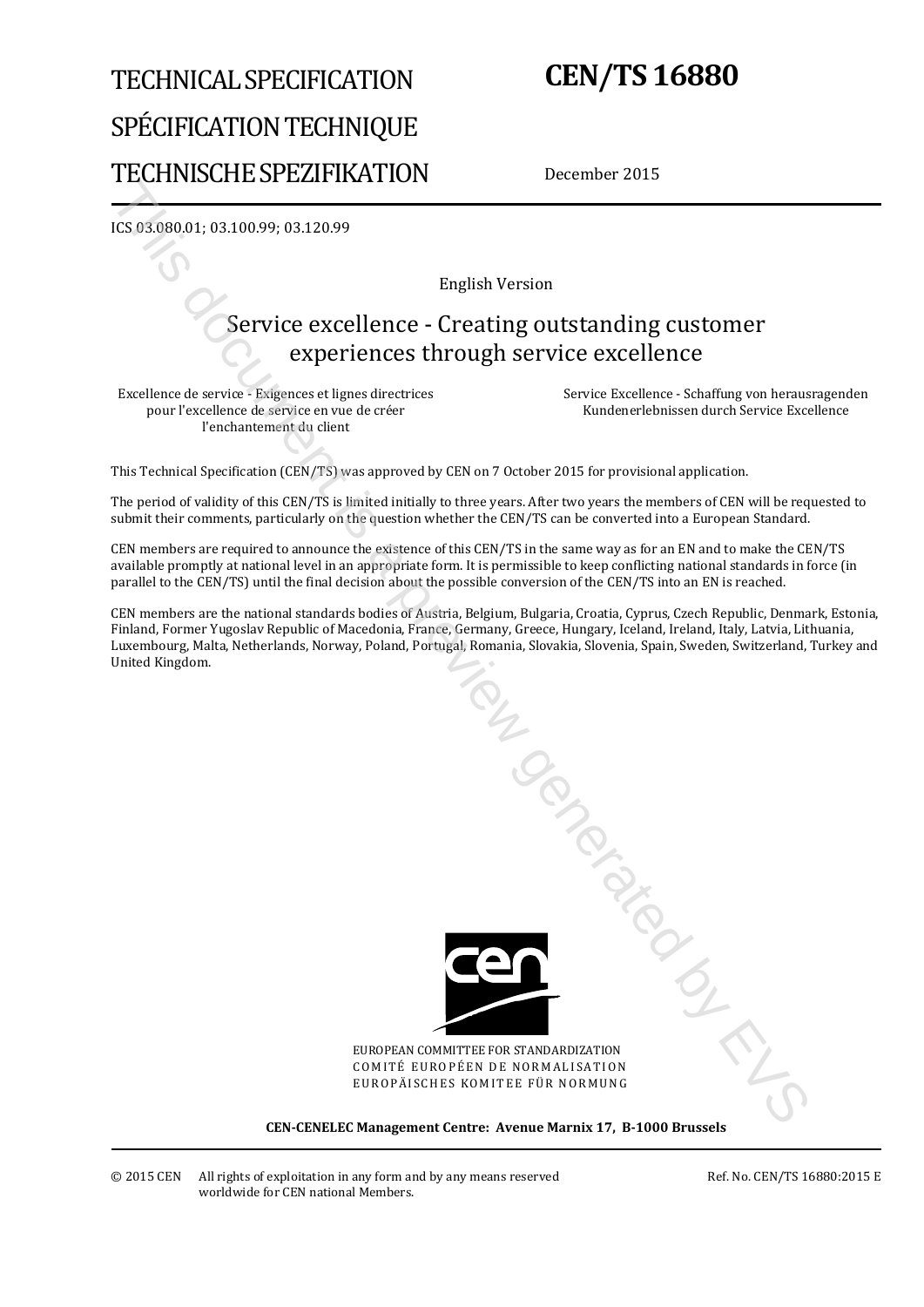## **Contents**

| Introduction <b>Manual Communication and Communication</b> and Communication and Communication and Communication and A |                                                                                 |  |
|------------------------------------------------------------------------------------------------------------------------|---------------------------------------------------------------------------------|--|
| $\mathbf{1}$                                                                                                           |                                                                                 |  |
| $\mathbf{2}$                                                                                                           |                                                                                 |  |
| 3                                                                                                                      |                                                                                 |  |
| 4                                                                                                                      |                                                                                 |  |
| 5                                                                                                                      |                                                                                 |  |
| 6                                                                                                                      |                                                                                 |  |
| 7<br>7.1<br>7.2<br>7.3<br>7.4<br>7.5<br>7.6<br>7.7<br>7.8<br>7.9                                                       | Managing customer experience related processes and organizational structure  24 |  |
|                                                                                                                        | I TON BIRO                                                                      |  |
|                                                                                                                        |                                                                                 |  |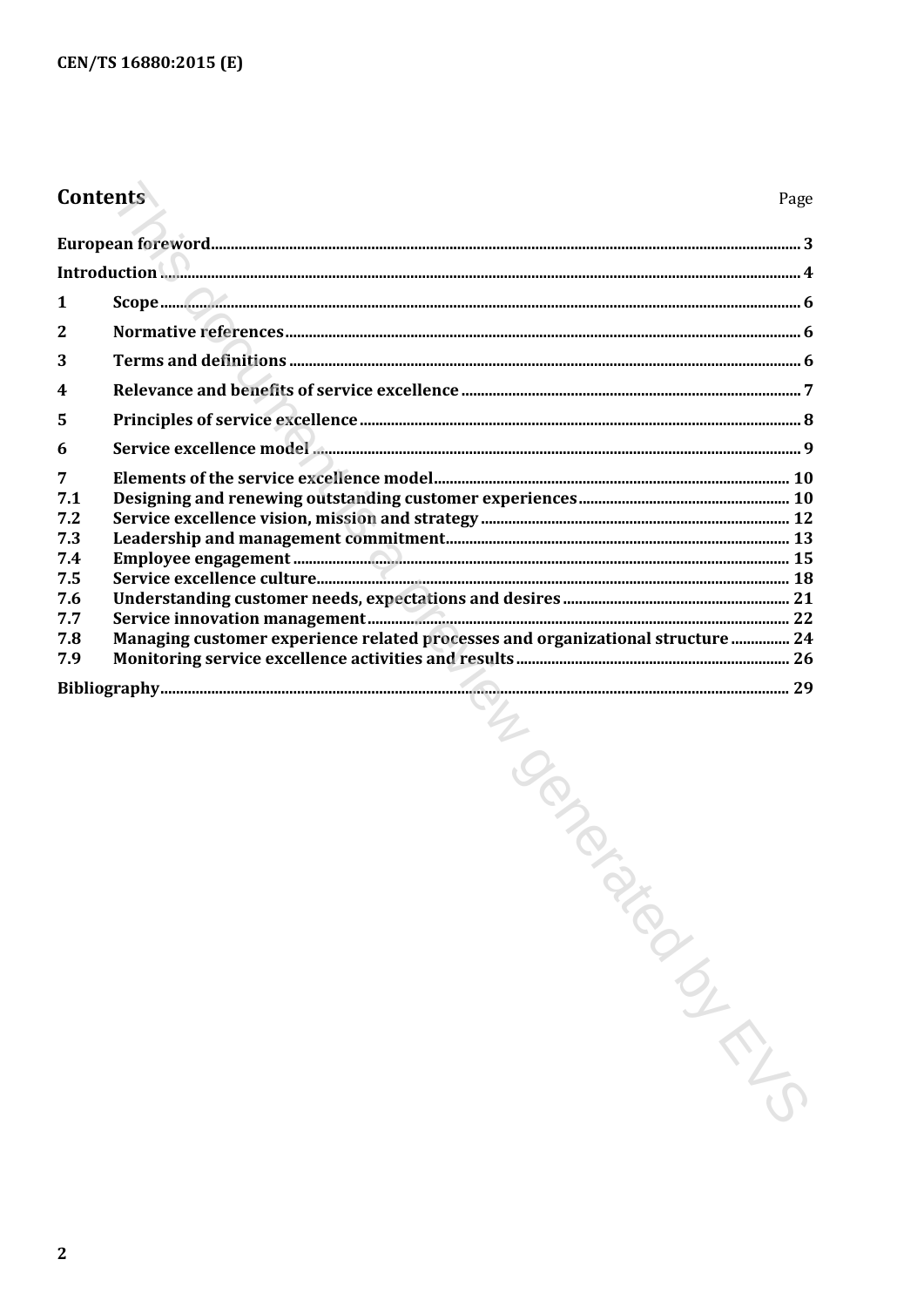## <span id="page-2-0"></span>**European foreword**

This document (CEN/TS 16880:2015) has been prepared by Technical Committee CEN/TC 420 "Project Committee - Service Excellence Systems", the secretariat of which is held by DIN.

Attention is drawn to the possibility that some of the elements of this document may be the subject of patent rights. CEN [and/or CENELEC] shall not be held responsible for identifying any or all such patent rights.

According to the CEN-CENELEC Internal Regulations, the national standards organizations of the following countries are bound to announce this Technical Specification: Austria, Belgium, Bulgaria, Croatia, Cyprus, Czech Republic, Denmark, Estonia, Finland, Former Yugoslav Republic of Macedonia, France, Germany, Greece, Hungary, Iceland, Ireland, Italy, Latvia, Lithuania, Luxembourg, Malta, Netherlands, Norway, Poland, Portugal, Romania, Slovakia, Slovenia, Spain, Sweden, Switzerland, Turkey and the United Kingdom. This document (CEN/TS 16880:2015) has been prepared by Technical Committee CEN/TC 420<br>Committee - Service Excellence Systems", the secretariat of which is held by DIN.<br>
Attention is a raw to use possibling that some of the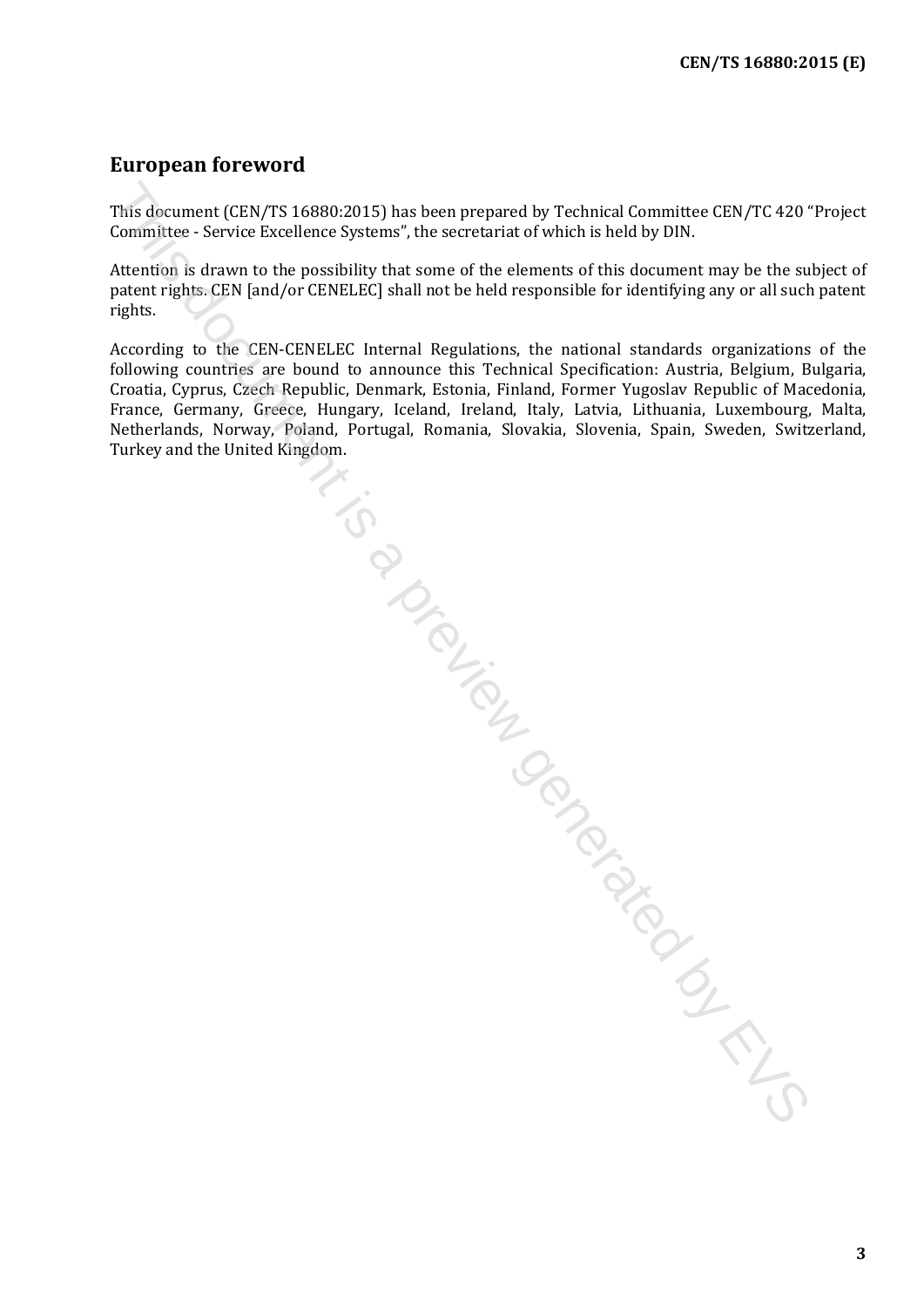## <span id="page-3-0"></span>**Introduction**

The competitive world in which customer expectations and behaviour evolve has changed. Today, globalization, new technologies, education, information, transparency and the increased choice of products and services allow customers more freedom of choice. Every purchase and customer contact is a moment of truth. Existing and prospective customers are influenced by the opinions of other customers, for example by their reviews on the internet. These reviews can have a disproportionate impact on an organization's reputation and its success or failure.

Organizations often say they put the customer at the centre of their business. However, in competitive markets it is essential to manage the whole organization around the customer and the experience offered. Organizations who know and do this will flourish. It is no longer enough for organizations to deliver the basic services and products expected by customers. To be successful and to stay ahead of competitors, it is essential to delight customers by providing outstanding experiences. This is the objective of service excellence.

This Technical Specification describes the principles, elements and sub-elements for creating outstanding customer experiences. The basic foundations of implementing service excellence are the two lower levels of the service excellence pyramid (see Figure 1). These are described in standards such as EN ISO 9001 and ISO 10002. This document deals with the upper levels which are:

- individual service (Level 3);
- surprising service (Level 4). maplituse world in which customer expectations and between the changed Today<br>
meaning mean the strength of the strength of the strength of the strength of the strength of the strength of the strength of the strength of th



<span id="page-3-1"></span>j 1) Adapted from DIN SPEC 77224.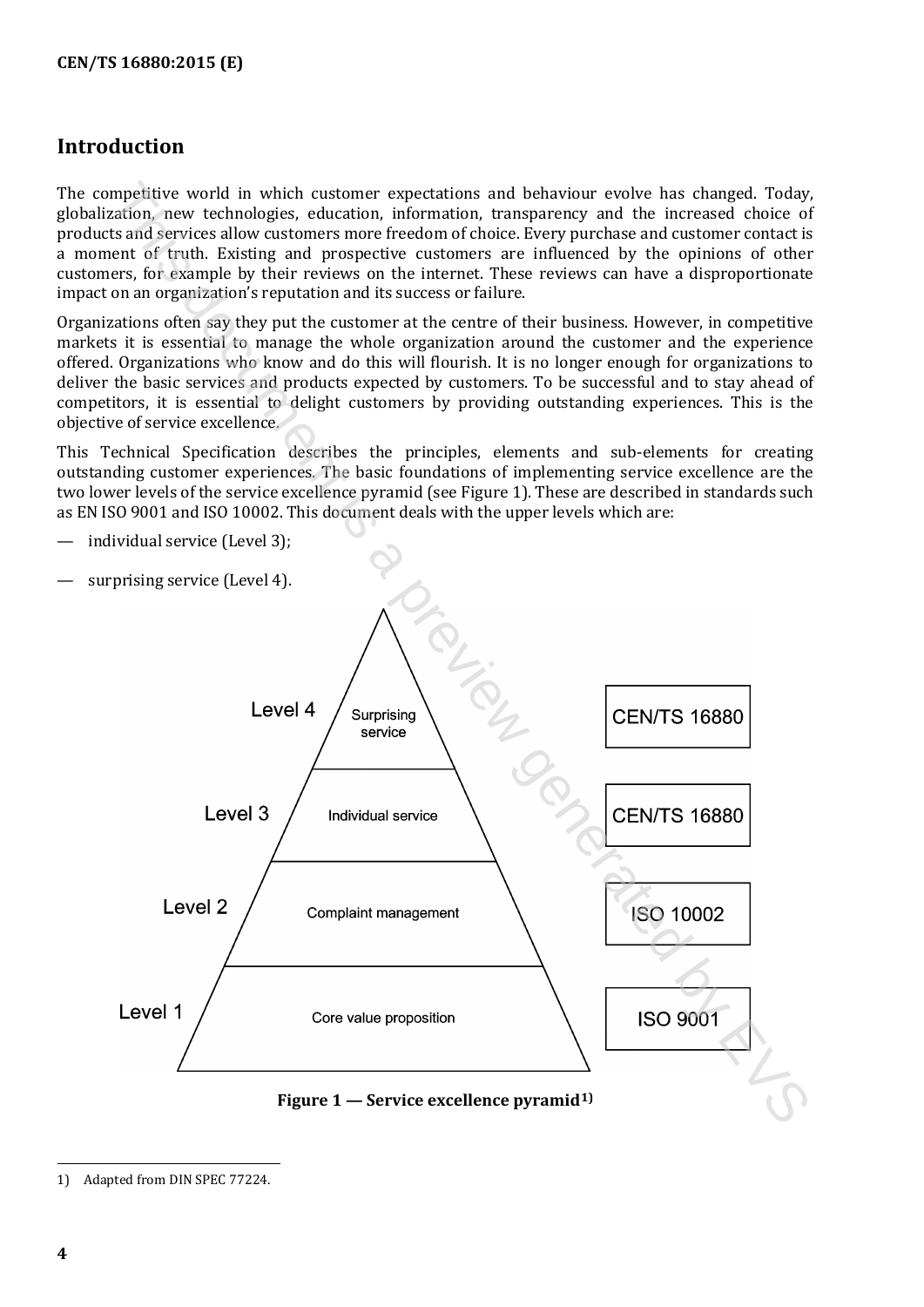These two levels create an emotional connection with the customer and lead to customer delight. The impact for the business is a strong brand image and attractiveness to new and existing customers as well as competitive differentiation.

Individual service (Level 3) is perceived by customers as warm, genuine, personalized and tailor-made. The customer experiences an emotional reaction by feeling valued.

Surprising service (Level 4) is tailor-made and leads to emotions of surprise and joy. It is delivered by exceeding customer expectations. This can be achieved by delivering unexpected outstanding customer experiences. ven as unique unicolational spectroscopy and the preview day constrollers as worm, genuine, personalized and tailor<br>The diutomate respectences are mentional reaction by reeling rations of surprise and joy. It is deliverati